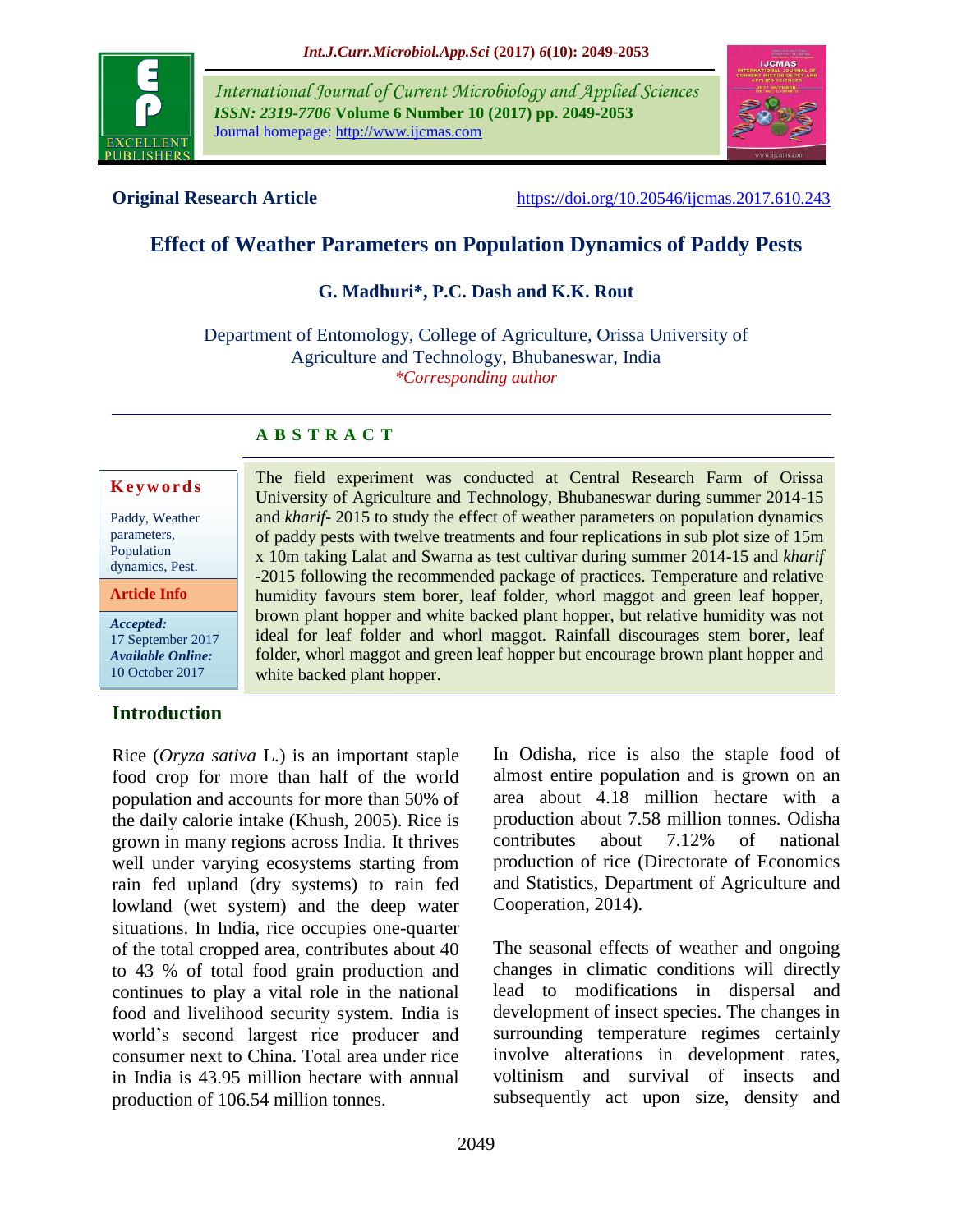genetic composition of populations, as well as on the extent of host plant exploitation (Bale *et al.,* 2002). The developmental success of insect herbivores also indirectly depends on climate, as environmental parameters impact on plant physiology. Insects and plants are exposed to complex interactions among changes in temperature, precipitation and, increased levels of CO and variations in nutrient availability.

## **Materials and Methods**

The field experiments were laid out during summer 2014-15 and *kharif* 2015 Randomized block design (RBD) with twelve treatments and four replications at Central Farm, OUAT, Bhubaneswar to assess the effect of weather parameters on population dynamics of paddy pests. The soil of the experimental plot was lateritic sandy loam.

The seedlings of rice variety Lalat and Swarna was taken as the test cultivar in summer 2014-15 and *Kharif-*2015 were planted in plots of size 15m x 10m at spacing of 20cm x 10cm with recommended agronomic practices.

The detailed meteorological data of the locality during the experimental periods have been presented below in figure 1.

## **Statistical analysis**

Correlation analysis is drawn between data recorded on pest population and weather parameters. Based on this statistical analyzed data, the results of the investigation have been interpreted and conclusions have been drawn.

## **Results and Discussion**

Correlation study conducted on weather parameters with major pest of rice during summer 2014-15 and *kahrif*- 2015 at

Bhubaneswar**.** The data presented in Table 1 on the incidence of yellow stem borer (YSB) damage (%) during summer 2014-2015 was positively correlated with maximum temperature (0.68), minimum temperature (0.71), relative humidity at evening (0.94) and negatively correlated with rainfall (-0.05) and bright sun shine (-0.86). Similar trend was observed during *kharif*- 2015, whereas it was positively correlated with maximum temperature (1.63), minimum temperature (0.98), relative humidity at morning (0.45), relative humidity at evening (0.84) and negatively correlated with rainfall (-0.56) and bright sun shine (-0.69) during kharif 2015. Similar results have been reported by Adiroubane *et al.,* (2007) in paddy.

The incidence of leaf folder leaf damage (%) during summer 2014-15 was positively correlated with maximum temperature (0.18), minimum temperature (0.84), relative humidity at evening (0.58) and bright sun shine (0.33) whereas negatively correlated with relative humidity at evening  $(0.58)$  and rainfall (-0.57). During *kharif*– 2015 leaf folder leaf damage (%) was positively correlated with maximum temperature (0.70), minimum temperature (0.69) and bright sun shine (0.74) and negatively correlated with relative humidity at morning (-0.62), relative humidity at evening  $(-0.71)$  and rainfall (-0.94). The incidence of whorl maggot leaf damage (%) during summer 2014-15 was positively correlated with maximum temperature (0.99), minimum temperature (0.98), relative humidity at morning (0.81), relative humidity at evening (0.97) and rainfall (0.77). Whereas bright sun shine (-0.10) was negatively correlated.

During *kharif*–2015 the leaf damage (%) by whorl maggot was positively correlated with maximum temperature (0.98), relative humidity at evening (0.02) and negatively correlated with minimum temperature (-0.37),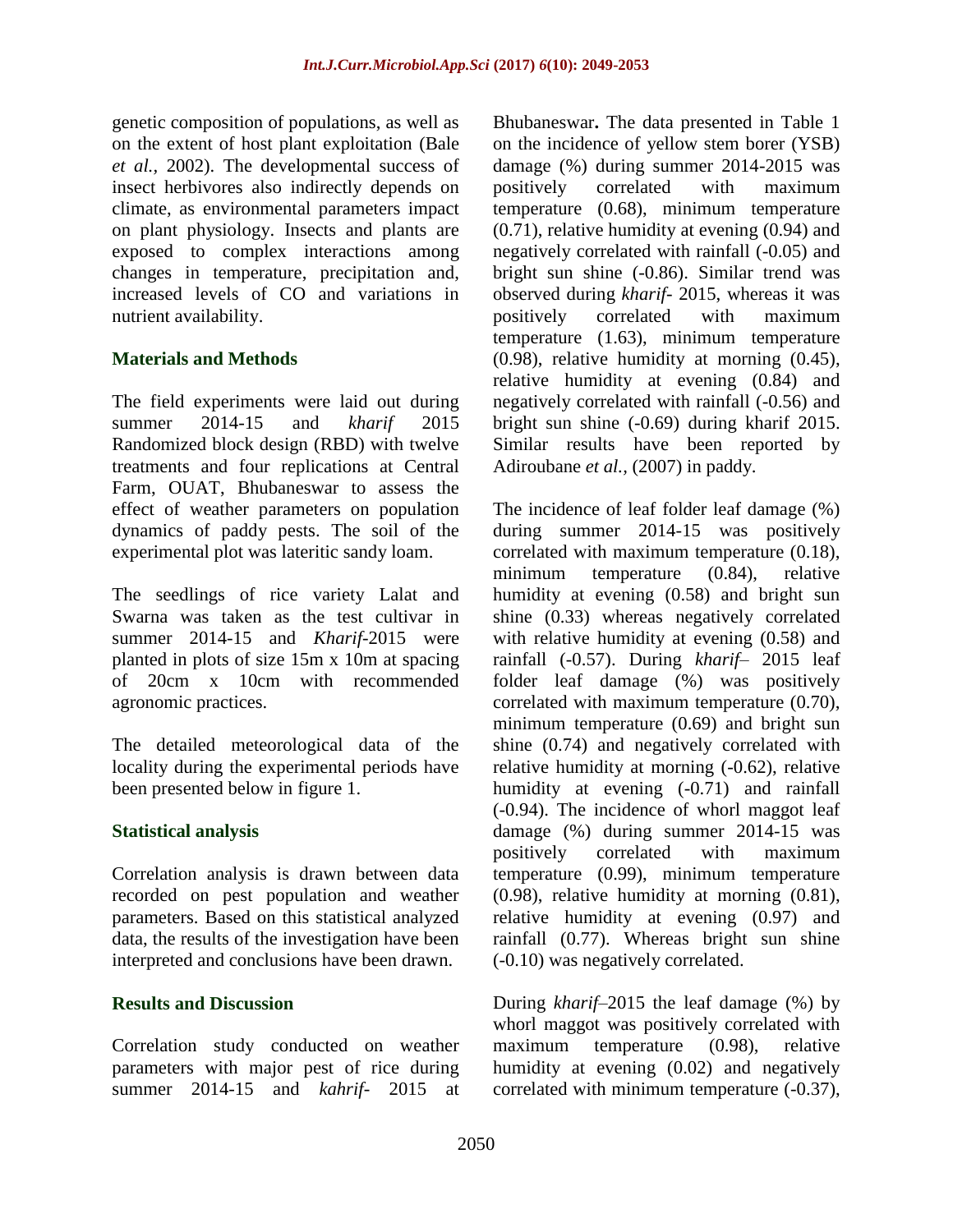relative humidity at morning (-0.88), rainfall (-0.24) and bright sun shine (-0.41). During *kharif* -2015 the mixed population of BPH and WBPH (no/hill) was positively correlated with maximum (0.30) and minimum temperature (0.39), relative humidity at morning (0.34), rainfall (0.42) and bright sun shine (0.08) whereas negatively correlated with relative humidity at evening  $(-0.78)$ . During *kharif* -2015, the GLH (no/hill) was positively correlated with maximum temperature (0.12), minimum temperature (0.92) and bright sun shine (0.05). Whereas, negatively correlated with relative humidity at morning (-0.44), relative humidity at evening (-0.42), and rainfall (-0.77).

## **Table.1** Correlation of weather parameters with major pests of rice during summer 2014-15 and kharif 2015 at Bhubaneswar

| <b>Weather parameters</b>      | <b>Yellow Stem borer</b> |               | Leaf folder $(\% )$ |               | Whorl maggot $(\% )$ |               | <b>BPH &amp; WBPH</b> $\vert$ GLH (No/hill) |               |
|--------------------------------|--------------------------|---------------|---------------------|---------------|----------------------|---------------|---------------------------------------------|---------------|
|                                | (0/0)                    |               |                     |               |                      |               | (No/hill)                                   |               |
|                                | <b>Summer</b>            | <b>Kharif</b> | <b>Summer</b>       | <b>Kharif</b> | <b>Summer</b>        | <b>Kharif</b> | <b>Kharif</b>                               | <b>Kharif</b> |
| Max. temperature ${}^{\circ}C$ | 0.68                     | 1.63          | 0.18                | 0.70          | 0.99                 | 0.98          | 0.30                                        | 0.12          |
| Min. temperature $\mathrm{C}$  | 0.71                     | 0.98          | 0.84                | 0.69          | 0.98                 | $-0.37$       | 0.39                                        | 0.92          |
| RH at morning                  | 0.01                     | 0.45          | $-0.37$             | $-0.62$       | 0.81                 | $-0.88$       | 0.34                                        | 0.44          |
| RH at evening                  | 0.94                     | 0.84          | 0.58                | $-0.71$       | 0.97                 | 0.02          | $-0.78$                                     | $-0.42$       |
| Rainfall (mm)                  | $-0.05$                  | $-0.56$       | $-0.57$             | $-0.94$       | 0.77                 | $-0.24$       | 0.42                                        | $-0.77$       |
| <b>Bright</b><br>shine<br>sun  | $-0.86$                  | $-0.69$       | 0.33                | 0.74          | $-0.10$              | $-0.41$       | 0.08                                        | 0.05          |
| (hours)                        |                          |               |                     |               |                      |               |                                             |               |



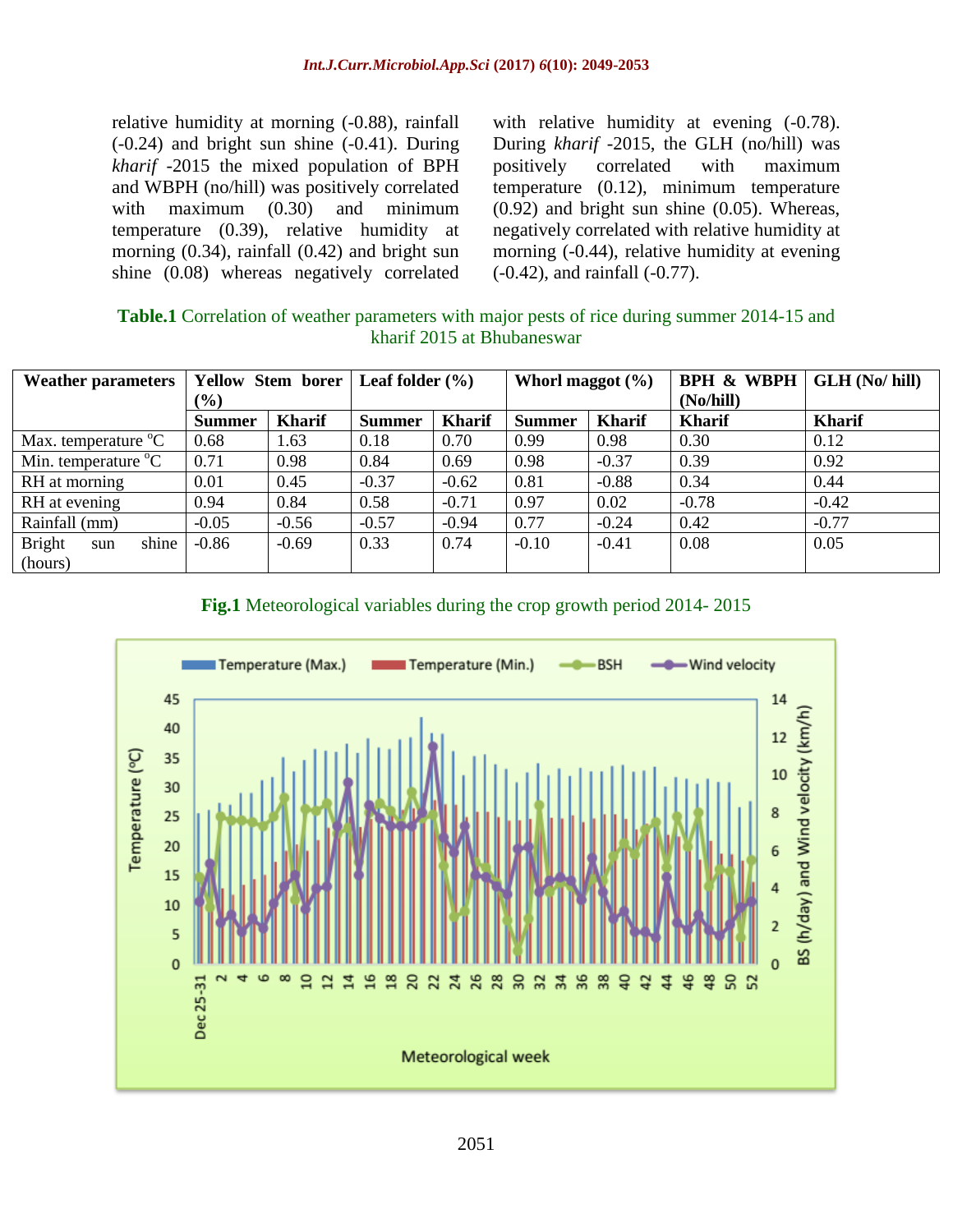

Adiroubane *et al.,* (2007) concluded that high stem borer incidence during months of March  $(27.6^{\circ}c)$  August- September  $(30.1^{\circ}C)$  and October- November (21<sup>o</sup>C). Stem borer incidence at relative humidity per cent ranged between 95.9 to 65.7, 82.2 to 54.5 and 95.3 to 82.8 respectively. Karuppaiah *et al.,* (2012) reported that abiotic parameters are having direct impact on insect population dynamics through modulation of developmental rates, survival, fecundity, voltinism and dispersal and revealed that, declined survival rate of brown plant hopper *Nilaparvatha lugens*  (Stal) and rice leaf folder, *Cnaphalocrocis medinalis* (Guen) at higher temperature. Kakde *et al.,* (2014) reported yellow stem borer infestation reached its peak during first week of September (5.58% DH) and 1st week of October (5.79% WEH). Kalita *et al.,* (2015) observed that the whorl maggot started the infestation at initial stage of the crop and damaged maximum (22.25- 24.25 damaged leaves/10 hills) in the second fortnight of July. Stem borer infestation was found maximum during August–September (6.827.62% dead heart). They also attacked the rice crop at reproductive stage which resulted in white ear head. The maximum white ear head % was recorded in second fortnight of October. The leaf folder population was found maximum in the last part of August and first part of September (14.50 – 16.75 damaged leaves/10 hills).Thus, the present findings derived support from the finding of above workers.

The studies on correlation of weather parameters produced the fact that temperature and relative humidity favoured stem borer, leaf folder, whorl maggot and green leaf hopper, brown plant hopper and white backed plant hopper but relative humidity was unfavourable for leaf folder and whorl maggot. Rainfalls discourage stem borer, leaf folder, whorl maggot and green leaf hopper but encourage brown plant hopper and white backed plant hopper. Treatments (T5, T6, and T7) had recorded lower stem borer incidence and produced higher grain yield.